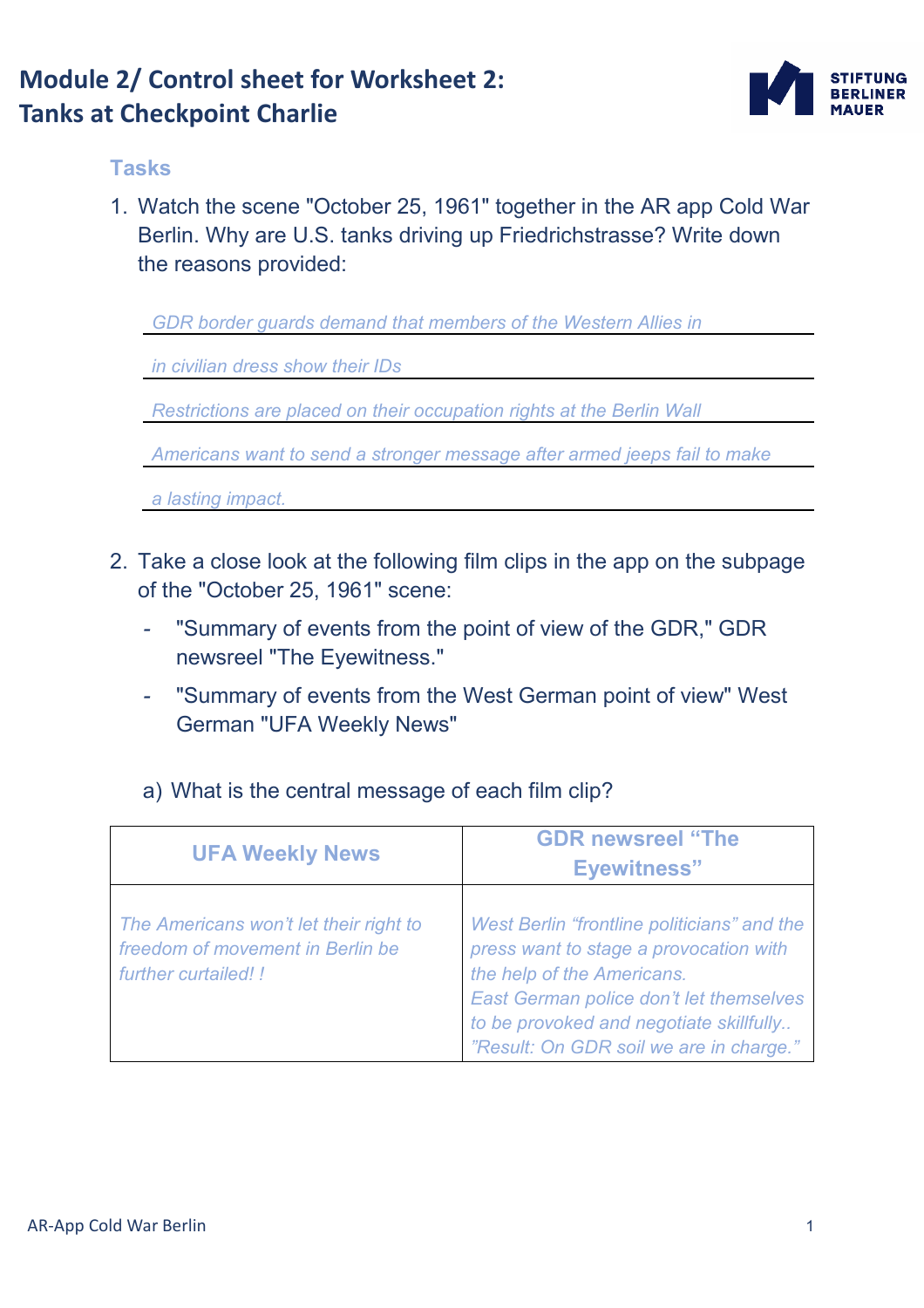## **Module 2/ Control sheet for Worksheet 2: Tanks at Checkpoint Charlie**



b) Compare the two film clips using the questions in the table.

|              | <b>UFA Weekly News</b>                                                                                                                                 | <b>GDR newsreel "The Eyewitness"</b>                                                                                                                                                                            |
|--------------|--------------------------------------------------------------------------------------------------------------------------------------------------------|-----------------------------------------------------------------------------------------------------------------------------------------------------------------------------------------------------------------|
|              | <b>Describe</b>                                                                                                                                        | <b>Describe</b>                                                                                                                                                                                                 |
| a)           | The pictures: Who or what is shown?<br>Tanks driving up to the border<br>Crowds on the street                                                          | The pictures: Who or what is shown?<br><b>Journalists</b><br>Allied jeep escorts<br>Negotiations between border guards and<br>the Allies                                                                        |
| $\mathbf{b}$ | The choice of words: What biased terms<br>are used?<br>The war of nerves                                                                               | The choice of words: What biased terms<br>are used?<br>lurking<br>provocation<br><b>American occupiers</b><br>The level-headed action of our people's<br>policemen<br>military actions vs. factual negotiations |
| $\mathbf{c}$ | The music: What mood is created by the<br>music?<br>dramatic                                                                                           | The music: What mood is created by the<br>music?<br>excitement                                                                                                                                                  |
| $\mathbf{d}$ | The effect: How does the film clip affect<br>you?<br>informative, convincing, threatening,<br>engaging, objective, outrageous,<br>aggressive, powerful | The effect: How does the film clip affect<br>you?<br>pretentious, calming, convincing,<br>captivating, outrageous, reconciliatory,<br>powerful                                                                  |

\* **Tips for differentiation: Information Sheet 4 provides** adjectives to help you describe the effect**.**